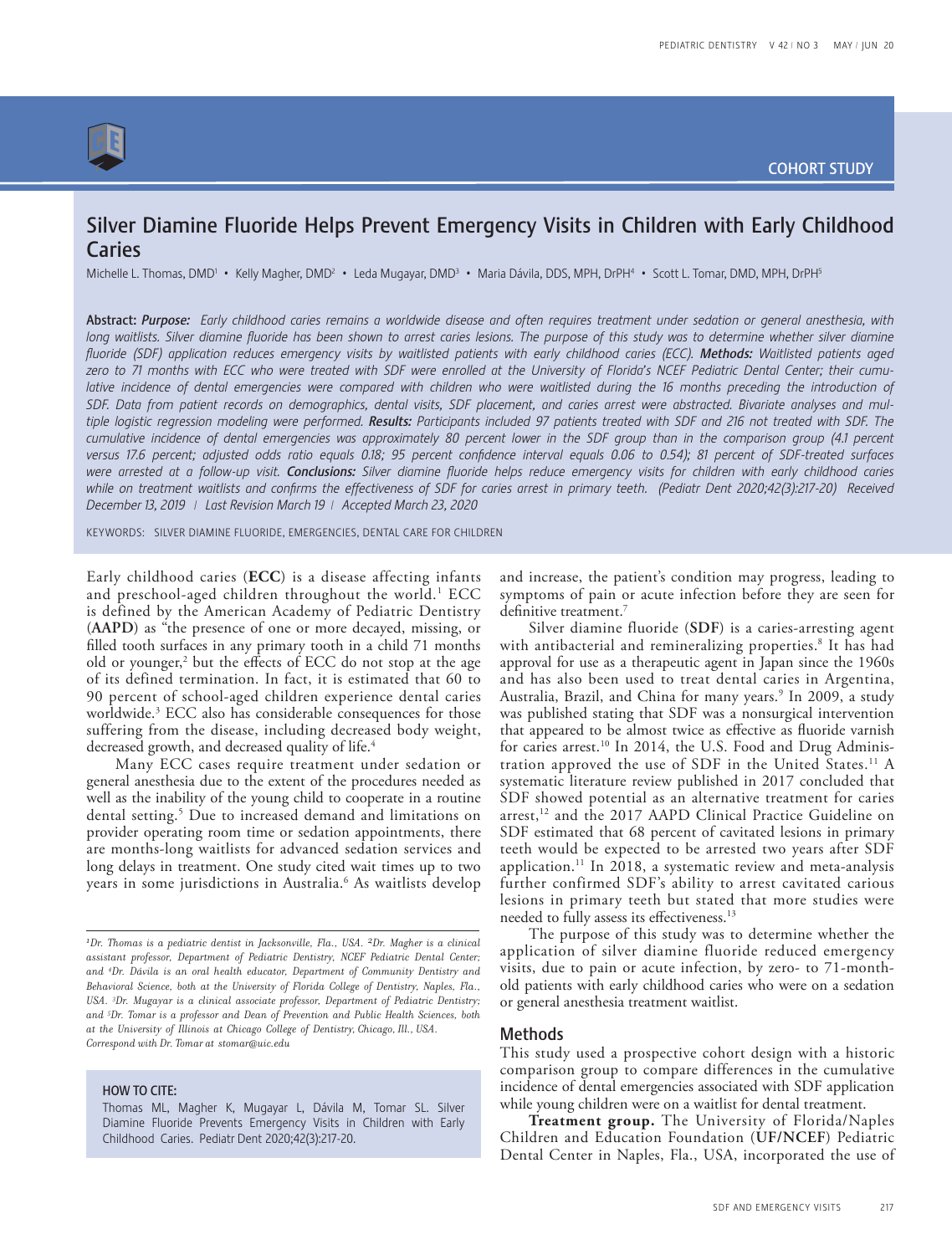SDF in the clinic in July 2016. For this study, the authors enrolled Pediatric Dental Center patients aged 71 months or younger who were diagnosed with ECC by clinical and radiographic examination in the clinic and who were placed on waitlists for treatment under oral sedation, intravenous sedation, or general anesthesia between July 21, 2016, and November 27, 2018. Patients with a history of previous dental restorations, medical complexities (ASA II-IV), or previous placement of SDF at another office were excluded from the study. The attending pediatric dental resident provided the parent with information regarding risks, benefits, and alternatives to the placement of SDF. After obtaining the parent's or legal guardian's informed consent for treatment, the resident applied SDF (38 percent SDF, Advantage Arrest, Elevate Oral Care, West Palm Beach, Fla.) on cavitated lesions that did not show clinical signs of pulpal involvement, per American Dental Association and AAPD guidelines.<sup>11,14</sup> SDF was applied following the University of Florida Department of Pediatric Dentistry's protocol, as shown in the Figure.

The participants were asked to return after three months and six months for follow-up examinations to evaluate caries arrest. SDF was reapplied at reevaluation appointments if caries was not arrested at that time unless clinical signs of pulpal involvement were noted. All reapplications were recorded in patients' records. Data on caries arrest status and SDF reapplication were recorded in patients' electronic dental records.

Parents who agreed to enroll their children in this study provided their informed consent to have data from the child's dental record included in data analysis. The authors abstracted data from electronic dental records on the patients' demographic characteristics (age, sex, and race/ethnicity), dental visits (treatment dates, dental diagnosis, reason for visit, presence of symptoms, surfaces where caries was present), SDF application, SDF reapplication, and caries arrest. The authors considered a visit to the Pediatric Dental Center to be an emergency visit if the chief complaint at that visit was related to dental pain or acute infection and was not related to trauma.

**Comparison group.** The authors compared the cumulative incidence of dental emergency visits following SDF application with the cumulative incidence of emergencies in a historical comparison group. The comparison group was comprised of children aged 71 months or younger placed on a waitlist for treatment under sedation or general anesthesia who had had their initial visit to the clinic between March 1, 2015, and July 8, 2016, 16 months before SDF was introduced in the Pediatric Dental Center. During that period, children typically returned to the clinic every three to four months for parental instructions and application of five percent sodium fluoride varnish.

I. Prophylaxis or cleaning (wet gauze) to remove residual food and debris. Carious tissue does not need to be removed.

- II. Protect soft tissue during application with the placement of Vaseline as well as isolation with cotton rolls and gauze as needed.
- III. Gently apply the SDF with a micro brush for one minute.
- IV. Wipe off the excess SDF with wet gauze.

**Data analysis.** The authors conducted univariate and bivariate analyses to describe the demographic characteristics of the SDF treatment group and the comparison group and to test the association between SDF application and the cumulative incidence of dental emergencies while on a waiting list for treatment. Multiple logistic regression analysis was used to examine the association between SDF treatment and the occurrence of a dental emergency while on a waiting list for dental treatment, adjusting for age, sex, and race/ethnicity. We calculated mean wait times between the first clinic visit and the date of treatment completion under sedation or general anesthesia for the SDF-treated group and the historic comparison group.

This study was approved by the Institutional Review Board of the University of Florida, Gainesville, Fla., USA (protocols IRB201601449 and IRB201600290).

#### Results

Study participants in the SDF treatment group included 97 patients (46 females and 51 males) aged 13 to 71 months, with a mean age of 39.8 months (Table 1). The comparison group included 216 children in the same age range as the SDF treatment group, although the comparison group had a significantly higher mean age (47.4 months; *P*<0.0001). Reflecting the clinic's patient population, the large majority of patients in each group were Hispanic/Latino. There was no significant difference between the two groups on sex or race/ethnicity.

There was no significant difference between the groups in the number of days on the waiting list between initial examination and dental treatment under sedation or general anesthesia (196.5 versus 194.6; *P*=0.93). However, there was a large and statistically significant difference between groups in the

# Table 1. SELECTED CHARACTERISTICS OF STUDY PARTICIPANTS, BY SILVER DIAMINE FLUORIDE TREATMENT STATUS

| Characteristic                             | Silver diamine<br>fluoride |               | No silver diamine<br>fluoride |               | $P$ -value <sup>*</sup> |
|--------------------------------------------|----------------------------|---------------|-------------------------------|---------------|-------------------------|
|                                            | N                          | $\frac{0}{0}$ | N                             | $\frac{0}{0}$ |                         |
| Age (months)                               |                            |               |                               |               | < 0.0001                |
| $13 - 36$                                  | 40                         | 41.2          | 46                            | 21.3          |                         |
| 37-54                                      | 46                         | 47.4          | 105                           | 48.6          |                         |
| 55-71                                      | 11                         | 11.3          | 65                            | 30.1          |                         |
| Sex                                        |                            |               |                               |               | 0.52                    |
| Female                                     | 46                         | 47.4          | 94                            | 43.5          |                         |
| Male                                       | 51                         | 52.6          | 122                           | 54.5          |                         |
| Racelethnicity                             |                            |               |                               |               | 0.07                    |
| Hispanic/Latino                            | 80                         | 82.5          | 156                           | 72.2          |                         |
| Black/African<br>American,<br>non-Hispanic | 5                          | 5.1           | 14                            | 6.5           |                         |
| White,<br>non-Hispanic                     | 7                          | 7.2           | 39                            | 18.1          |                         |
| Other or not<br>reported                   | 5                          | 5.1           | $\overline{7}$                | 3.2           |                         |
| <b>Total</b>                               | 97                         | 100.0         | 216                           | 100.0         |                         |

\* Chi-square test.

Figure. Silver diamine fluoride (SDF) protocol used in the University of Florida NCEF Pediatric Dental Center.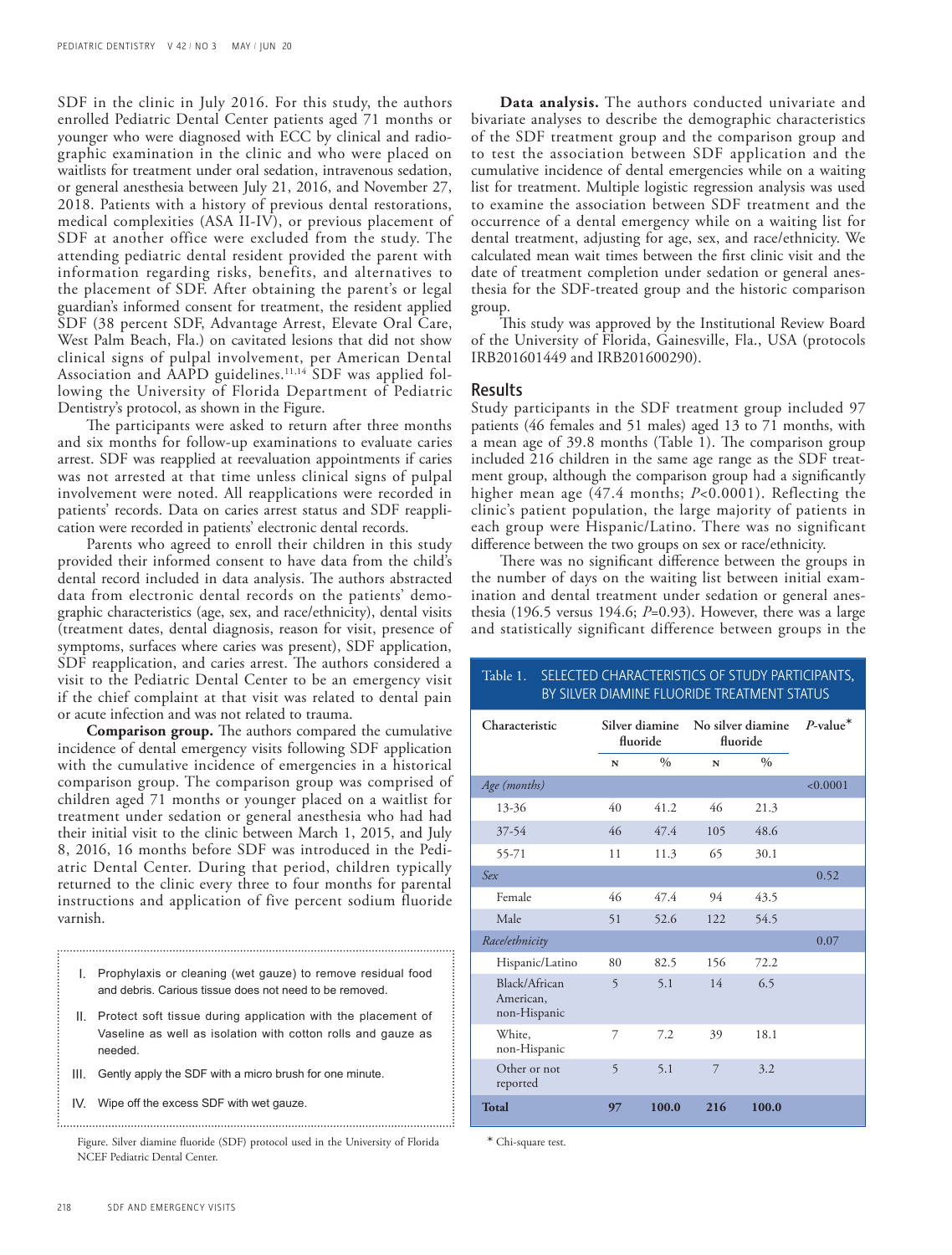| ASSOCIATION BETWEEN SILVER DIAMINE FLUORIDE (SDF) TREATMENT<br>Table 2.<br>STATUS AND CUMULATIVE INCIDENCE OF DENTAL EMERGENCIES |                    |                                       |                                                                 |                                                |                                                        |                                                            |  |  |
|----------------------------------------------------------------------------------------------------------------------------------|--------------------|---------------------------------------|-----------------------------------------------------------------|------------------------------------------------|--------------------------------------------------------|------------------------------------------------------------|--|--|
| Treatment<br>group                                                                                                               | No. of<br>patients | Mean<br>time on<br>waitlist<br>(days) | No. of dental Cumulative<br>emergencies<br>while on<br>waitlist | incidence<br>of dental<br>emergencies<br>(9/0) | Crude<br>odds ratio<br>(95%<br>confidence<br>interval) | Adjusted<br>odds ratio*<br>(95%<br>confidence<br>interval) |  |  |
| No SDF                                                                                                                           | 216                | 196.5                                 | 38                                                              | 17.6                                           |                                                        |                                                            |  |  |
| <b>SDF</b>                                                                                                                       | 97                 | 194.6                                 | 4                                                               | 4.1                                            | 0.20<br>(0.07, 0.58)                                   | 0.18<br>(0.06, 0.54)                                       |  |  |

\* Adjusted for age, sex, and race/ethnicity in multiple logistic regression model.

cumulative incidence of dental emergencies presenting at the clinic while on the waiting lists: 17.6 percent of children who had been on the waiting list during the 16 months before SDF was introduced in the clinic experienced a dental emergency versus 4.1 percent of children who received SDF applications while on the waiting list (chi-square test; *P*=0.0001). Because of significant differences in the age distributions of the two groups, the authors also conducted a stratified analysis in which the bivariate analyses were stratified across three age groups (13 to 36 months, 37 to 54 months, and 55 to 71 months).

The association between SDF treatment status and dental emergencies was consistent within each age stratum and remained highly significant: the Mantel-Haenszel summary odds ratio (OR) and 95 percent confidence interval (**95% CI**) for the SDF group relative to the comparison group equals 0.19 (95% CI equals 0.06 to 0.56). The authors also used multiple logistic regression modeling to control for age (as an interval-level variable), sex, and race/ethnicity (Table 2). The findings were nearly identical to those from the stratified analysis: odds ratio equals 0.18; 95% CI equals 0.06 to 0.54).

Of the 97 children in the SDF treatment group, tooth surface-specific data for the SDF application was recorded for 53 children. Those 53 children had a total of 409 tooth surfaces treated with SDF. Of those surfaces, 331 (81 percent) were recorded as arrested at a follow-up visit.

### Discussion

Aside from arresting caries, this study shows that when used as an interim treatment, SDF assists in reducing emergency visits due to pain or acute infection while patients wait for their definitive dental treatment. The authors observed a greater than 80 percent decline in the incidence of dental emergencies after adopting SDF in the Pediatric Dental Center compared with the period immediately preceding its adoption. There was a dramatic reduction in the number and rate of patients suffering from pain or acute infection while waiting for their treatment and a reduced need to frequently rearrange the waiting lists in order to prioritize acute problems. With waiting lists and ECC persisting, the results suggest that an effective, inexpensive, and minimally invasive strategy to managing ECC patients awaits more definitive treatment. This study's findings further support an AAPD listed indication of SDF being well-suited for "patients without access to or with difficulty accessing dental care,"<sup>11</sup> a category that is certainly applicable to patients on waiting lists without resources to expedite their treatment.

Furthermore, due to SDF's documented ability both to arrest caries and significantly reduce emergency visits, its use may be further considered not just as an interim treatment for those on a sedation waiting list but for young patients waiting to mature before performing the treatment in a routine dental setting rather than under sedation or general anesthesia. SDF also may be used to delay treatment under sedation or general anesthesia until all primary teeth have fully erupted to minimize multiple exposures to these agents in the highest risk patients. In some situations, caries management with SDF may replace waitlists and sedation for many young children altogether. However, SDF does not restore tooth structure that has been destroyed by dental caries.

Cavitated caries lesions in the dentin will continue to collect food and plaque, and SDF may need to be reapplied periodically if caries becomes active once again. Consequently, SDF application does not necessarily eliminate the need for dental restoration, and children whose teeth were treated with SDF will still need routine diagnostic and preventive dental services.

The 2018 International Association of Paediatric Dentistry conference on early childhood caries highlighted the slow progress in the global prevention and management of ECC, stating that ECC continues to be highly prevalent throughout the world.15 For this reason, in combination with often-limited operating room access and sedation appointment availability, it is not surprising that general anesthesia and sedation waitlists continue to persist for those requiring comprehensive dental treatment due to ECC. The length of wait time can vary. One study in England cited a six-month wait<sup>16</sup>; another in Australia had a wait time of up to two years,<sup>6</sup> while the present study had a mean wait-time of more than six months.

Unfortunately, the consequences suffered by ECC patients awaiting treatment are not insignificant, and many are associated with pain or discomfort that the patient may experience, including difficulties eating, loss of appetite and weight, irritability, and difficulty sleeping.17 One study on the effects of a long wait for pediatric patients on a general anesthesia waitlist stated that it was clear that dental pain and infection were major issues while patients waited for treatment and reported 41 percent of subjects requiring analgesics, 28.5 percent losing sleep, one third having problems eating, and nearly half of patients being prescribed at least one round of antibiotics during their wait.<sup>16</sup> This information helps explain the data collected in this baseline present study before SDF was available, which showed that approximately 18 percent of patients required an emergency appointment due to pain or acute infection while waiting for treatment on a sedation or general anesthesia waitlist. With the persistence of treatment waitlists and a clear array of negative consequences, there is a definite need for a successful interim solution.

The results of the present study are consistent with prior studies regarding the ability of SDF to arrest caries.<sup>10-13</sup> In the present study, SDF application was associated with an 81 percent caries arrest rate, comparable to the findings in those prior studies. This emphasizes the aptitude of SDF to significantly aid in reducing the progression of caries in a simple, noninvasive fashion amenable for use in even the youngest of patients.